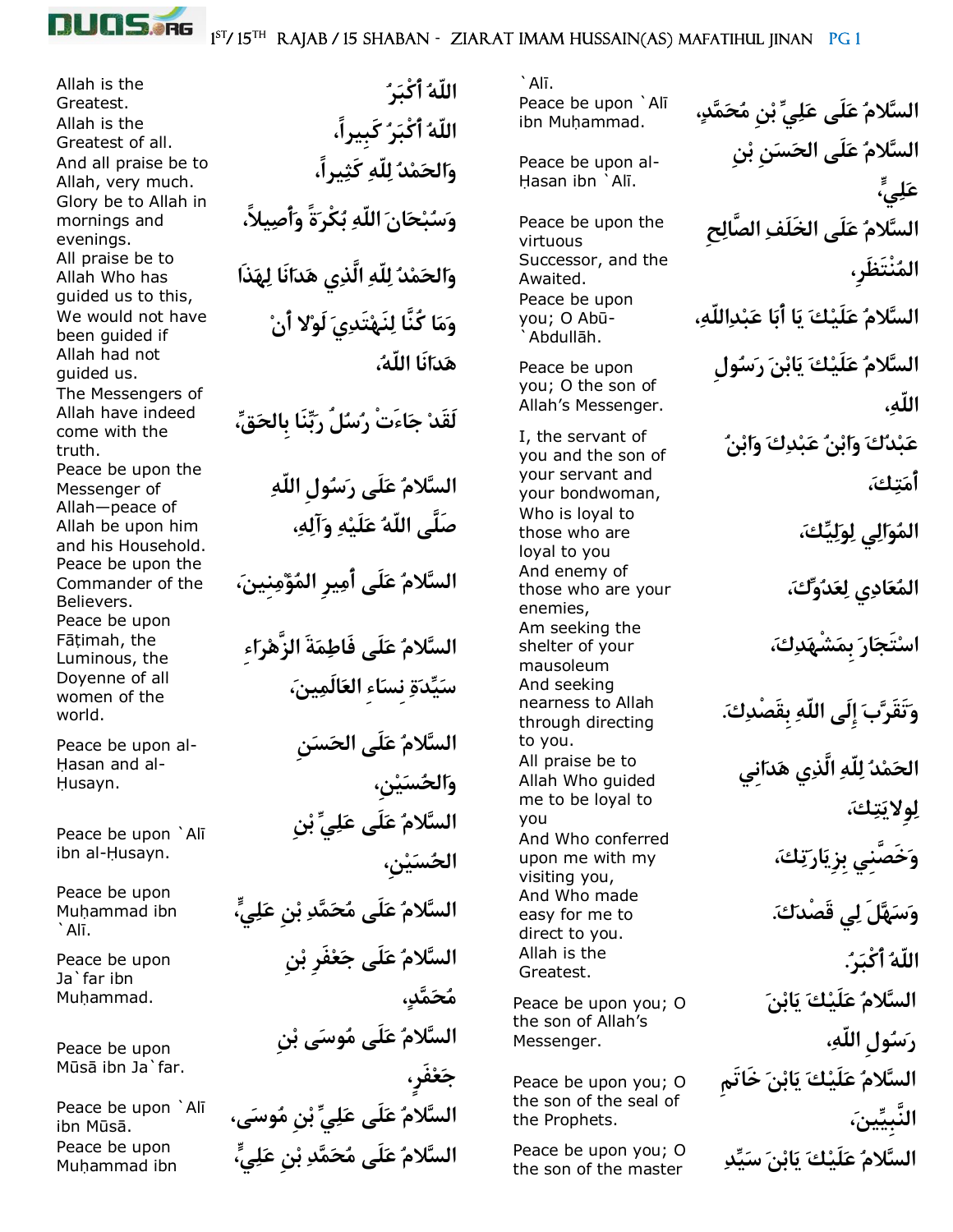

of the Messengers.

Peace be upon you; O the son of the master of the Prophets' successors.

Peace be upon you; O Abū-`Abdullāh.

Peace be upon you; O al-Husayn ibn `Alī.

Peace be upon you; O the son of Fāțimah; the Doyenne of the women of the world.

Peace be upon you; O the saint of Allah and the son of His saint.

Peace be upon you; O the select of Allah and the son of His select.

Peace be upon you; O the argument of Allah and the son of His argument.

Peace be upon you; O the beloved by Allah and the son of the beloved by Him.

Peace be upon you; O the representative of Allah and the son of His representative.

Peace be upon you; O the keeper of the inscribed Scripture.

Peace be upon you; O the inheritor of the Torah, the Gospel, and the Psalms.

> Peace be upon you; O the trustee of the All-beneficent God.

Peace be upon you; O the partner of the Our'ān.

 **المُرْسَلِين،َ السَّالمُ عَلَيْكَ يَابْنَ سَيِّدِ الوَصِيِّين،َ السَّالمُ عَلَيْكَ يَا أَبَا عَبْدِاللّه،ِ السَّالمُ عَلَيْكَ يَا حُسَيْنَ بْنَ عَلِي،ٍّ السَّالمُ عَلَيْكَ يَابْنَ فَاطِمَةَ سَيِّدَةِ نِسَاءِ العَالَمِين،َ السَّالمُ عَلَيْكَ يَا وَلِيَّ اللّهِ وَابْنَ وَلِيِّه،ِ السَّالمُ عَلَيْكَ يَا صَفِيَّ اللّهِ وَابْنَ صَفِيِّه،ِ السَّالمُ عَلَيْكَ يَا حُجَّةَ اللّهِ وَابْنَ حُجَّتِه،ِ السَّالمُ عَلَيْكَ يَا حَبِيبَ اللّهِ وَابْنَ حَبِيبِه،ِ السَّالمُ عَلَيْكَ يَا سَفِيرَ اللّهِ وَابْنَ سَفِيرِه،ِ السَّالمُ عَلَيْكَ يَا خَازِنَ الكِتَابِ المَسْطُور،ِ السَّالمُ عَلَيْكَ يَا وَارِثَ التَّوْرَاةِ وَاإلِنْجِيلِ وَالزَّبُور،ِ السَّالمُ عَلَيْكَ يَا أَمِينَ الرَّحْمن،ِ السَّالمُ عَلَيْكَ يَا شَرِيكَ القُرْآن،ِ**

Peace be upon you; O the support of the religion.

Peace be upon you; O the door to the wisdom of the Lord of the worlds. Peace be upon you; O the door of Forgiveness; he who enters from this door will be of the secured ones.

Peace be upon you; O the case of Allah's knowledge.

Peace be upon you; O the place of Allah's secret.

Peace be upon you; O (the object of) Allah's vengeance and the violated sanctity.

Peace be upon you and upon the souls that resided in your yard and joined your journey.

May Allah accept my father, my mother, and myself as ransoms for you; O Abū-`Abdullāh.

O Abū-`Abdullāh, unbearable is the sorrow; never-racking is the agony you put up with for us and for all (true) Muslims.

Curse of Allah be on the people who laid the basis of wronging and injustice against you; the Household of the Prophet. And curse of Allah be

upon the people who removed you from your position

And took you away from your actual ranks

**السَّالمُ عَلَيْكَ يَا عَمُودَ الدِّين،ِ السَّالمُ عَلَيْكَ يَا بَابَ حِكْمَةِ رَبِّ العَالَمِين،َ السَّالمُ عَلَيْكَ يَا بَابَ حِطَّةٍ الَّذِي مَنْ دَخَلَهُ كَانَ مِنَ اآلمِنِين،َ السَّالمُ عَلَيْكَ يَا عَيْبَةَ عِلْمِ اللّه،ِ السَّالمُ عَلَيْكَ يَا مَوْضِعَ سِرِّ اللّه،ِ السَّالمُ عَلَيْكَ يَا ثَارَ اللّهِ وَابْنَ ثَارِهِ وَالوِتْرَ المَوْتُور،َ السَّالمُ عَلَيْكَ وَعَلَى األَرْوَاحِ الَّتِي حَلَّتْ بِفِنَائِكَ وَأَنَاخَتْ بِرَحْلِك،َ بِأَبِي أَنْتَ وَأُمِّي وَنَفْسِي يَا أَبَا عَبْدِاللّهِ لَقَدْ عَظُمَتِ المُصِيبَةُ وَجَلَّتِ الرَّزِيَّةُ بِكَ عَلَيْنَا وَعَلَى جَمِيعِ أَهْلِ اإلِسْالم،ِ فَلَعَنَ اللّهُ أُمَّةً أَسَّسَتْ أَسَاسَ الظُّلْمِ وَالجَوْرِ عَلَيْكُمْ أَهْلَ البَيْت،ِ وَلَعَنَ اللّهُ أُمَّةً دَفَعَتْكُمْ عَنْ مَقَامِكُم،ْ وَأَزَالَتْكُمْ عَنْ مَرَاتِبِكُمُ**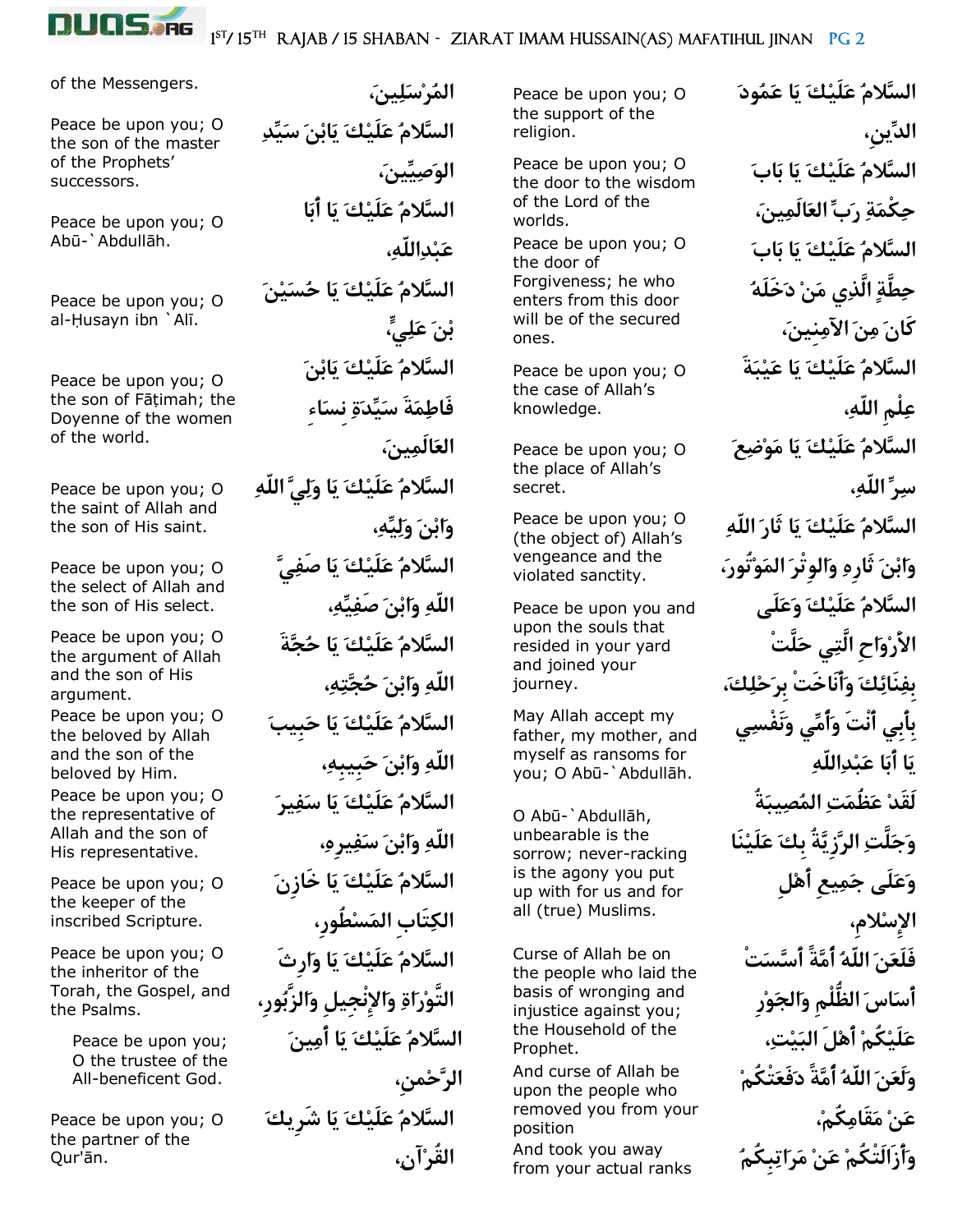

that Allah chose for you.

May Allah accept my father, my mother, and me as ransoms for you, O Abū-`Abdullāh. I bear witness that the shades of the Divine Throne shared the shades of the creatures in shuddering for the bloodshed of you. And the heavens and the earth and the inhabitants of the gardens of Paradise, the lands, and the oceans—all those wept for you.

May Allah shower upon you blessings as many as the number of what is there in the knowledge of Allah. Here I am at your service; O the caller to Allah.

If my body could not respond to your call when you called for aid, and my tongue could not respond to your call for help,

Verily, my heart, my hearing, and my sight have responded to you.

Glory be to our Lord! most surely, the promise of our Lord was to be fulfilled.

I bear witness that you are pure, immaculate, and purified; and the offspring of the pure, immaculate, and purified ones.

You are indeed pure, and you are the source of the purity of the lands.

And pure is the land where you are, and pure is your holy mausoleum.

 **الَّتِي رَتَّبَكُمُ اللّهُ فِيهَا، بِأَبِي أَنْتَ وَأُمِّي وَنَفْسِي يَا أَبَا عَبْدِاللّه،ِ أَشْهَدُ لَقَدِ اقْشَعَرَّتْ لِدِمَائِكُمْ أَظِلَّةُ العَرْشِ مَعَ أَظِلَّةِ الخَالئِق،ِ وَبَكَتْكُمُ السَّمَاءُ وَاألَرْضُ وَسُكَّانُ الجِنَانِ وَالبَرِّ وَالبَحْر،ِ صَلَّى اللّهُ عَلَيْكَ عَدَدَ مَا فِي عِلْمِ اللّه،ِ لَبَّيْكَ دَاعِيَ اللّه،ِ إِنْ كَانَ لَمْ يُجِبْكَ بَدَنِي عِنْدَ اسْتِغَاثَتِكَ وَلِسَانِي عِنْدَ اسْتِنْصَارِك،َ فَقَدْ أَجَابَكَ قَلْبِي وَسَمْعِي وَبَصَرِي، سُبْحَانَ رَبِّنَا إِنْ كَانَ وَعْدُ رَبِّنَا لَمَفْعُوالً! أَشْهَدُ أَنَّكَ طُهْرٌ طَاهِرٌ مُطَهَّرٌ مِنْ طُهْرٍ طَاهِرٍ مُطَهَّر،ٍ طَهُرْتَ وَطَهُرَتْ بِكَ البِالد،ُ وَطَهُرَتْ أَرْضٌ أَنْتَ بِهَا وَطَهُرَ حَرَمُك.َ**

I bear witness that you enjoined justice and fairness and you called to them.

And you are verily honest and veracious, and you were truthful in that for which you called. And you are verily (the object of) Allah's vengeance on the earth.

And I bear witness that you did convey on behalf of Allah

And on behalf of your grandfather, the Messenger of Allah,

And on behalf of your father, the Commander of the Believers,

And on behalf of your brother, al-Hasan.

And you advised and you strove in the way of Allah,

And you served Him sincerely until death came upon you.

So, may Allah award you with the best of the rewarding of the foremost (to deeds of goodness).

And may Allah bless and exalt you thoroughly.

O Allah: (please) send blessings upon Muhammad and the Household of Muhammad, and send blessings upon al- Husayn, the wronged, The martyr, the orthodox, The slain one whom is wept heavily,

**أَشْهَدُ أَنَّكَ قَدْ أَمَرْتَ بِالقِسْطِ وَالعَدْلِ وَدَعَوْتَ إِلَيْهِمَا، وَأَنَّكَ صَادِقٌ صِدِّيقٌ صَدَقْتَ فِيمَا دَعَوْتَ إِلَيْه،ِ وَأَنَّكَ ثَارُ اللّهِ فِي األَرْض،ِ وَأَشْهَدُ أَنَّكَ قَدْ بَلَّغْتَ عَنِ اللّه،ِ وَعَنْ جَدِّكَ رَسُولِ اللّه،ِ وَعَنْ أَبِيكَ أَمِيرِ المُؤْمِنِين،َ وَعَنْ أَخِيكَ الحَسَن،ِ وَنَصَحْتَ وَجَاهَدْتَ فِي سَبِيلِ اللّه،ِ وَعَبَدْتَهُ مُخْلِصاً حَتَّى أَتَاكَ اليَقِين،ُ فَجَزَاكَ اللّهُ خَيْرَ جَزَاءِ السَّابِقِين،َ وَصَلَّى اللّهُ عَلَيْكَ وَسَلَّمَ تَسْلِيما.ً اللّهُمَّ صَلِّ عَلَى مُحَمَّدٍ وَآلِ مُحَمَّدٍ وَصَلِّ عَلَى الحُسَيْنِ المَظْلُوم،ِ الشَّهِيدِ الرَّشِيد،ِ قَتِيلِ العَبَرَات،ِ**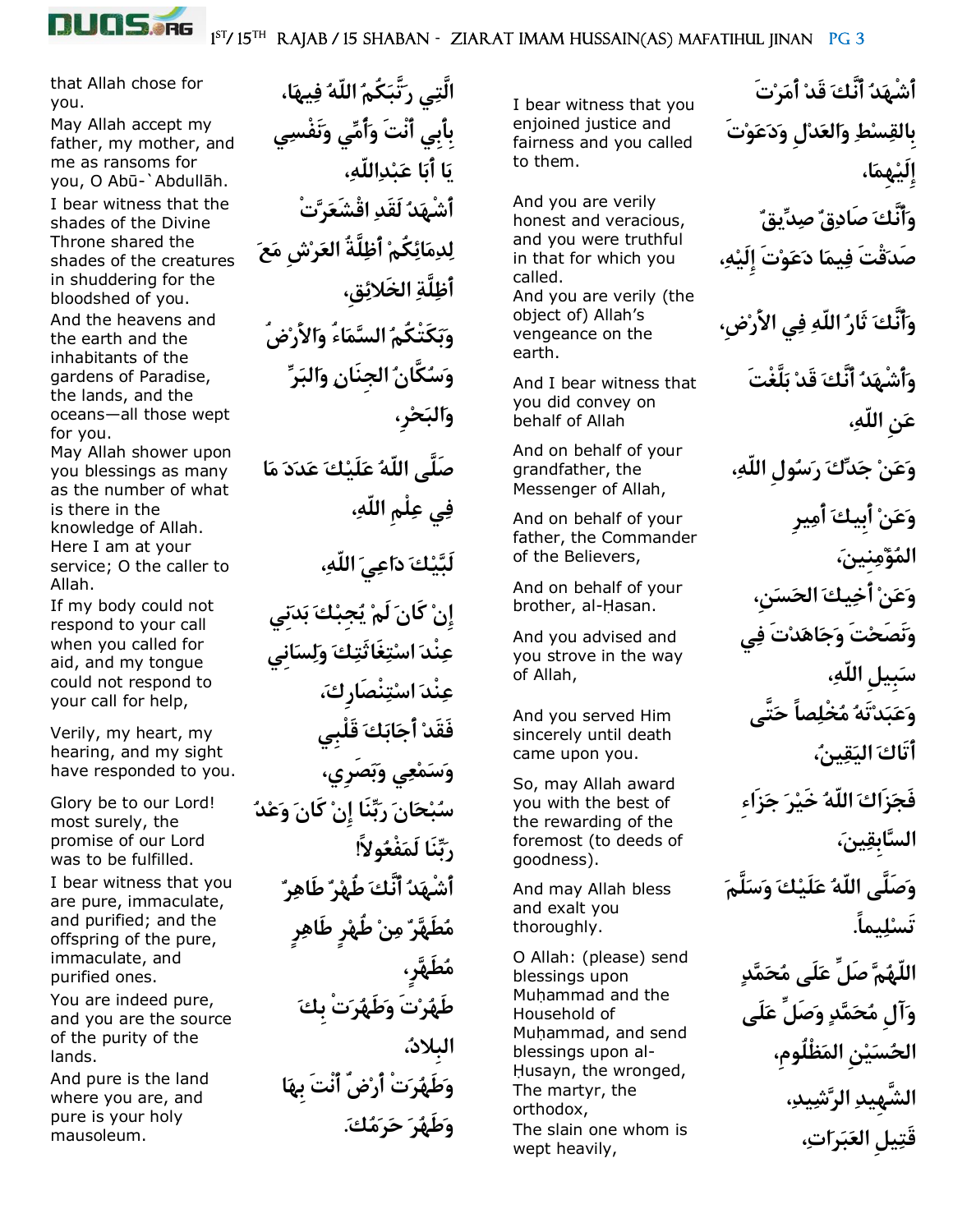

## 1<sup>ST</sup>/15<sup>TH</sup> RAJAB / 15 SHABAN - ZIARAT IMAM HUSSAIN(AS) MAFATIHUL JINAN PG 4

**وَأَسِيرِ الكُرُبَات،ِ**

**آخِرُهَا**

**المُرْسَلِين،َ**

**يَا إِلهَ العَالَمِين.َ**

**صَالةً نَامِيَةً زَاكِيَةً مُبَارَكَةً**

**يَصْعَدُ أَوَّلُهَا وَال يَنْفَدُ** 

**أَفْضَلَ مَا صَلَّيْتَ عَلَى** 

**أَحَدٍ مِنْ أَوْالدِ أَنْبِيَائِكَ** 

And the object of agonies, Blessings that are increasing, growing, and sacred;

The first of which ascends and the last of which is infinite,

the best blessings that You ever sent on any of Your missioned Prophets' sons.

O the God of the worlds.

Shaykh al-Mufid adds: You may then direct towards the tomb of `Ali ibn al-Husayn, stop there, and say the following

Peace be upon you; O the veracious, the pure,

The immaculate, the dear, the favorite, The son of the basil of Allah's Messenger.

Peace be upon you; as you are steadfast martyr;

Allah's mercy and blessings be upon you.

How noble is your position and how honorable is your seat.

I bear witness that Allah thanked you for your efforts,

And He magnified your rewards, And he joined you to the exalted summit Where there is the entire honor In the elevated chambers. Similarly, He had bestowed upon you and made you one of the Household of the Prophet

**السَّالمُ عَلَيْكَ أَيُّهَا الصِّدِّيقُ الطَّيِّبُ الزَّكِيُّ الحَبِيبُ المُقَرَّبُ وَابْنَ رَيْحَانَةِ رَسُولِ اللّه،ِ السَّالمُ عَلَيْكَ مِنْ شَهِيدٍ مُحْتَسِبٍ وَرَحْمَةُ اللّهِ وَبَرَكَاتُه،ُ مَا أَكْرَمَ مَقَامَكَ وَأَشْرَفَ مُنْقَلَبَك،َ أَشْهَدُ لَقَدْ شَكَرَ اللّهُ سَعْيَك،َ وَأَجْزَلَ ثَوَابَك،َ وَأَلْحَقَكَ بِالذَّرْوَةِ العَالِيَةِ حَيْثُ الشَّرَفُ كُلُّ الشَّرَفِ وَفِي الغُرَفِ السَّامِيَةِ كَمَا مَنَّ عَلَيْكَ مِنْ قَبْلُ وَجَعَلَكَ مِنْ أَهْلِ البَيْتِ**

From whom Allah removed filth and whom He purified with thorough purification.

Allah's blessings and mercy and benedictions and pleasure be upon you.

So, O the pure master; (please) intercede for me before your Lord

So that He may unburden and relieve me from the loads (of sins) that I carry on my back. And (please) have mercy upon my humbleness and submission to you and to the master, your father. May Allah bless you both.

May Allah increase your honor in the Hereafter

In the same way as He honored you in this world

And may He bless you in the same way as He blessed others on account of you.

And I bear witness that you are the signposts of the religion

Peace and Allah's mercy and blessings be upon you.

Peace be upon you (all); O the supporters of Allah

**الَّذِينَ أَذْهَبَ اللّهُ عَنْهُمُ الرِّجْسَ وَطَهَّرَهُمْ تَطْهِيرا،ً صَلَوَاتُ اللّهِ عَلَيْكَ وَرَحْمَةُ اللّهِ وَبَرَكَاتُهُ وَرِضْوَانُه،ُ فَاشْفَعْ أَيُّهَا السَّيِّدُ الطَّاهِرُ إِلَى رَبِّكَ فِي حَطِّ األَثْقَالِ عَنْ ظَهْرِي وَتَخْفِيفِهَا عَنِّي، وَارْحَمْ ذُلِّي وَخُضُوعِي لَكَ وَلِلسَّيِّدِ أَبِيكَ صَلَّى اللّهُ عَلَيْكُمَا. زَادَ اللّهُ فِي شَرَفِكُمْ فِي اآلخِرَةِ كَمَا شَرَّفَكُمْ فِي الدُّنْيَا، وَأَسْعَدَكُمْ كَمَا أَسْعَدَ بِكُم،ْ وَأَشْهَدُ أَنَّكُمْ أَعْالمُ الدِّين،ِ وَنُجُومُ العَالَمِين،َ** .worlds the of stars the And **وَالسَّالمُ عَلَيْكُمْ وَرَحْمَةُ اللّهِ وَبَرَكَاتُه.ُ**

**السَّالمُ عَلَيْكُمْ يَا أَنْصَارَ اللّه،ِ**